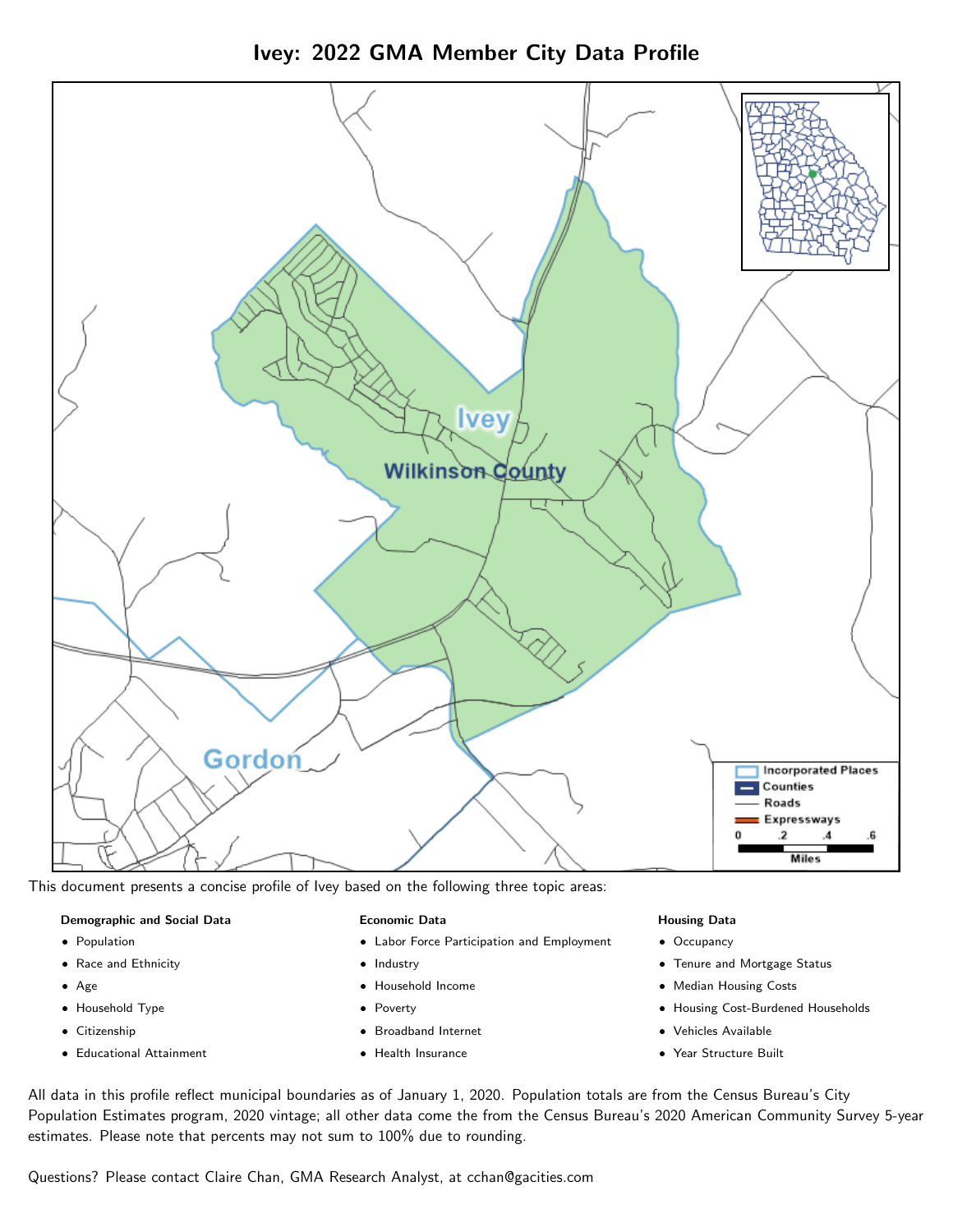# Ivey: Demographic and Social





# **Citizenship**



#### Source: American Community Survey, 2020 5-year estimates, table B05002 Source: American Community Survey, 2020 5-year estimates, table B15002

Race and Ethnicity



Source: U.S. Census Bureau, City Population Estimates, 2020 vintage Source: American Community Survey, 2020 5-year estimates, table B03002

## Household Type



Source: American Community Survey, 2020 5-year estimates, table B01001 Source: American Community Survey, 2020 5-year estimates, table B11001

### Educational Attainment



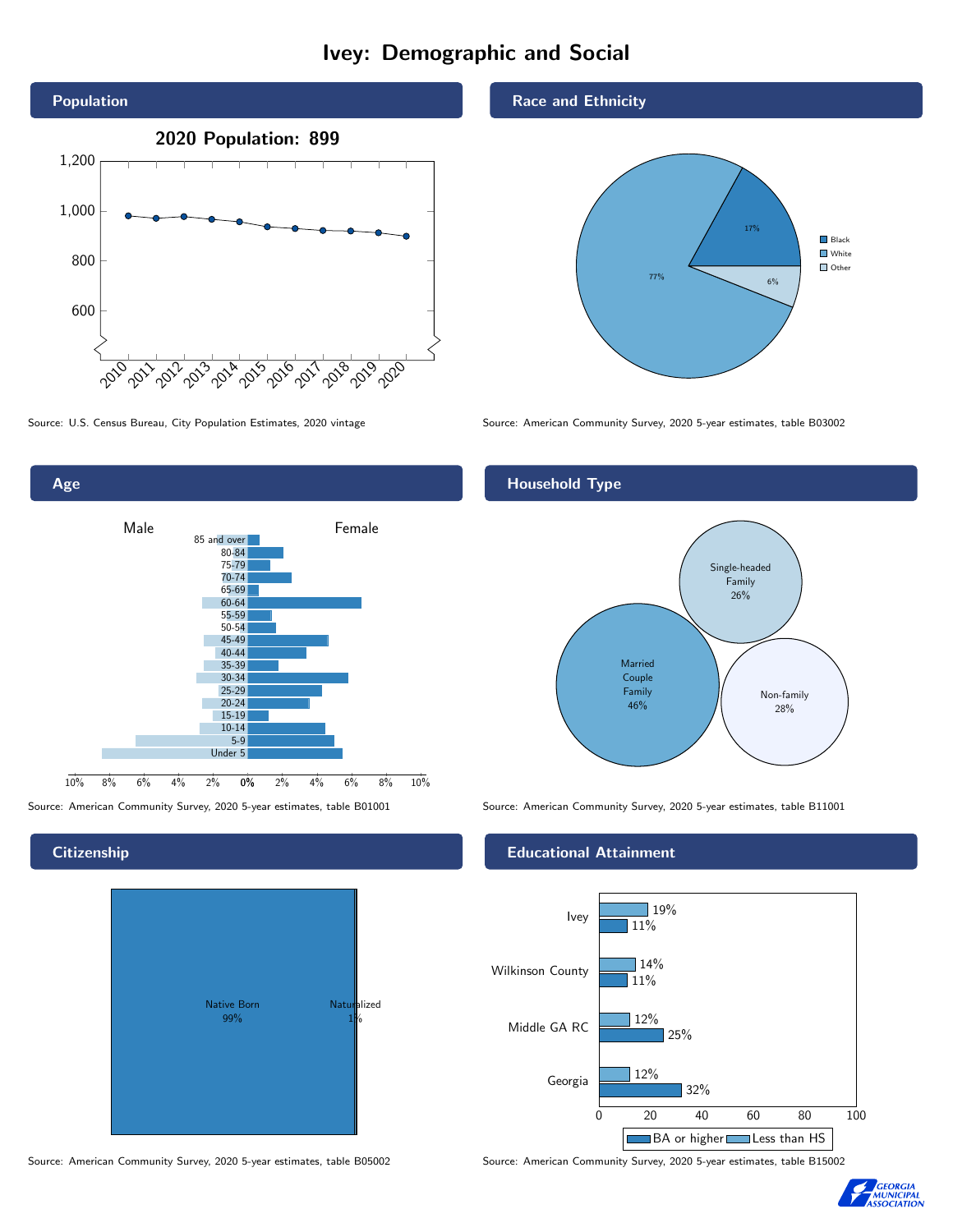# Ivey: Economic



Source: American Community Survey, 2020 5-year estimates, table B23001 Note: Unemployment rate is based upon the civilian labor force.

#### Industry

| Agriculture, forestry, fishing and hunting, and mining      | 6%     |
|-------------------------------------------------------------|--------|
| Construction                                                | 10%    |
| Manufacturing                                               | 3%     |
| <b>Wholesale Trade</b>                                      | 4%     |
| Retail Trade                                                | 15%    |
| Transportation and warehousing, and utilities               | $1\%$  |
| Information                                                 | 3%     |
| Finance and insurance, real estate, rental, leasing         | 5%     |
| Professional, scientific, mgt, administrative, waste mgt    | 6%     |
| Educational services, and health care and social assistance | 23%    |
| Arts, entertainment, recreation, accommodation, food        | 6%     |
| service                                                     |        |
| Other services, except public administration                | $11\%$ |
| Public administration                                       | 8%     |

Source: American Community Survey, 2020 5-year estimates, table C24030



Source: American Community Survey, 2020 5-year estimates, tables B19013 and B19025 Source: American Community Survey, 2020 5-year estimates, table B17010



#### Source: American Community Survey, 2020 5-year estimates, table B28002 Source: American Community Survey, 2020 5-year estimates, table B18135

# **Poverty**



#### Health Insurance